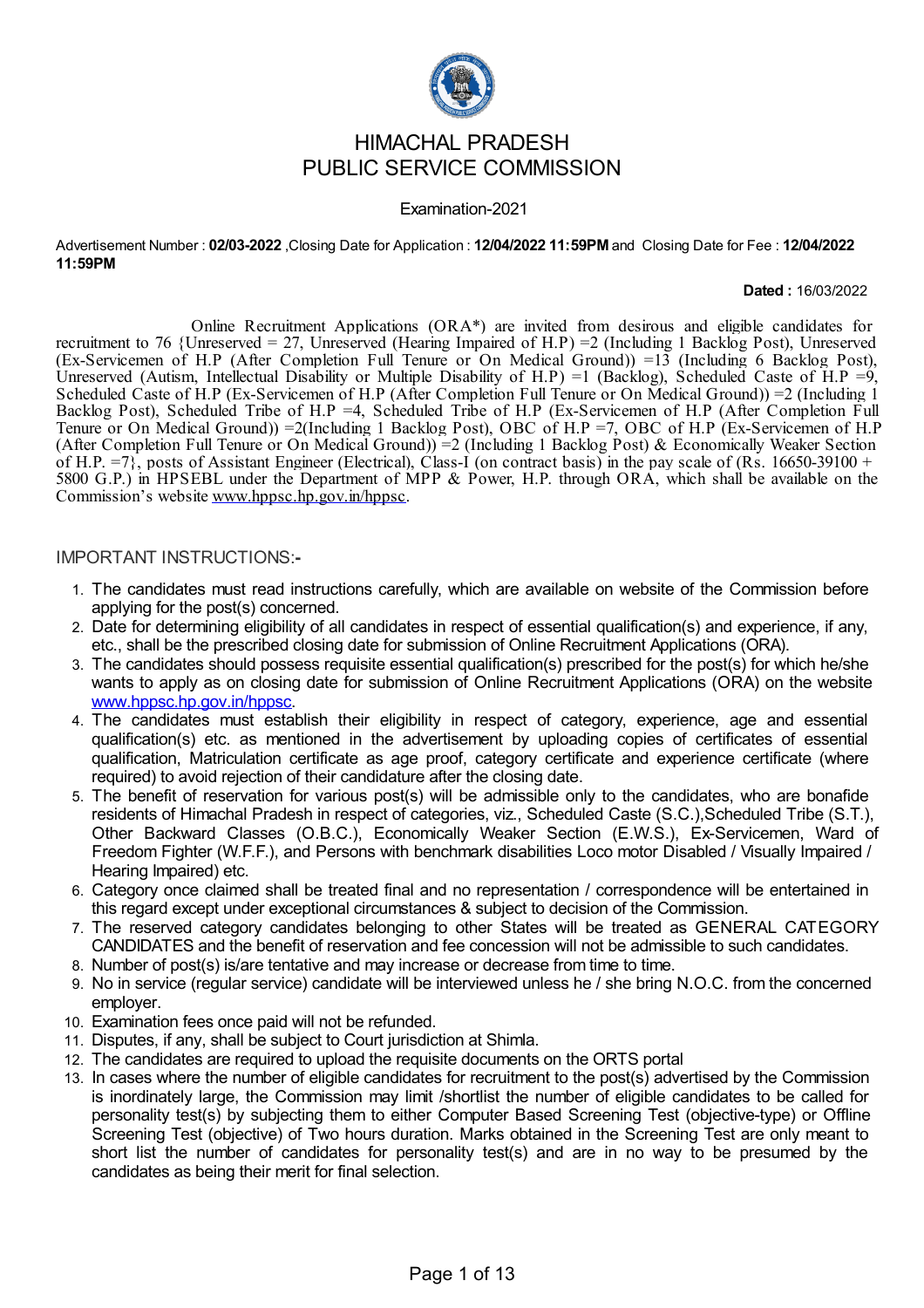List of documents to be uploaded on the OTRS portal by the candidate:-

- 1. Matriculation certificate for age proof.
- 2. Degree certificate along with Marks Sheets of all years / Consolidated mark sheet in support of Educational Qualifications.
- 3. Valid category certificate(s) in support of their eligibility, if any, viz., S.C., S.T., O.B.C., E.W.S., Ex- Servicemen along with discharge book, Ward of Ex. Servicemen, WFF and Persons with benchmark disabilities etc. All these certificates along with undertaking wherever required, should be on Performa prescribed by the Government of H.P. from time to time. Scheduled Castes, Scheduled Tribes and Other Backward Classes Certificates should be in accordance with the instructions of the Govt. issued vide letter No. PER (AP)-C-F(10)-4/2010 dated 5th August, 2019.
- 4. Bonafide Himachali Certificate in case of reserved category candidates.
- 5. Candidates applying under EWSs category will have to submit either "Income & Asset Certificate" o r valid BPL Certificate countersigned by B.D.O. along with non-SC/ST/OBC certificate issued by the competent authority on the format prescribed by H.P. Government vide letter No. PER (AP)-C-B(12)- 1/2019 dated 11th June, 2019.

Note:- Strike out whichever is not applicable.

| Sno. | Name of dept                       | Name of post                                              | No. of posts | <b>Category Wise No. Of Posts</b>                                                                                                                                                                                                                                                                                                                                                                                                                                                                                                                                                                                                                                                                                                                                                                                                                            | Pay scale                    |
|------|------------------------------------|-----------------------------------------------------------|--------------|--------------------------------------------------------------------------------------------------------------------------------------------------------------------------------------------------------------------------------------------------------------------------------------------------------------------------------------------------------------------------------------------------------------------------------------------------------------------------------------------------------------------------------------------------------------------------------------------------------------------------------------------------------------------------------------------------------------------------------------------------------------------------------------------------------------------------------------------------------------|------------------------------|
|      | MPP AND<br>POWER-<br><b>HPSEBL</b> | <b>ASSISTANT</b><br><b>ENGINEER-</b><br><b>ELECTRICAL</b> | 76           | UNRESERVED $=27$ .<br>UNRESERVED (HEARING IMPAIRED OF<br>HP) = 2(INCLUDING 1 BACKLOG POST),<br>UNRESERVED(EX-SERVICEMEN OF HP<br>(AFTER COMPLETION FULL TENURE OR<br>ON MEDICAL GROUND)) =13(INCLUDING<br>6 BACKLOG POST),<br>UNRESERVED(INTELLECTUAL<br>DISABILITY OR MULTIPLE DISABILITY OF<br>HP) =1 (BACKLOG), SCHEDULED CASTE<br>OF HP =9, SCHEDULED CASTE OF<br>HP(EX-SERVICEMEN OF HP (AFTER<br>COMPLETION FULL TENURE OR ON<br>MEDICAL GROUND)) = 2(INCLUDING 1<br>BACKLOG POST), SCHEDULED TRIBE<br>OF HP = 4, SCHEDULED TRIBE OF<br>HP(EX-SERVICEMEN OF HP (AFTER<br>COMPLETION FULL TENURE OR ON<br>MEDICAL GROUND)) = 2(INCLUDING 1<br>BACKLOG POST), O B C OF HP =7, O B C<br>OF HP(EX-SERVICEMEN OF HP (AFTER<br>COMPLETION FULL TENURE OR ON<br>MEDICAL GROUND)) = 2(INCLUDING 1<br>BACKLOG POST), ECONOMICALLY<br>WEAKER SECTION OF H.P. = 7 | Rs.16650-39100+<br>(GP 5800) |

#### **Post Details**

#### **Essential Qualification:-**

**Regular/full time Degree in Electrical Engineering or Electrical & Electronics Engineering from a recognized Institute / University duly approved by the AICTE or AMIE from Institute of Engineers (India Calcutta). AMIE shall be recognized for internal candidates who were enrolled with the institutions have permanent recognition upto 31.05.2013**

#### **Desirable Qualification**

Experience of working in Design or Construction in hilly areas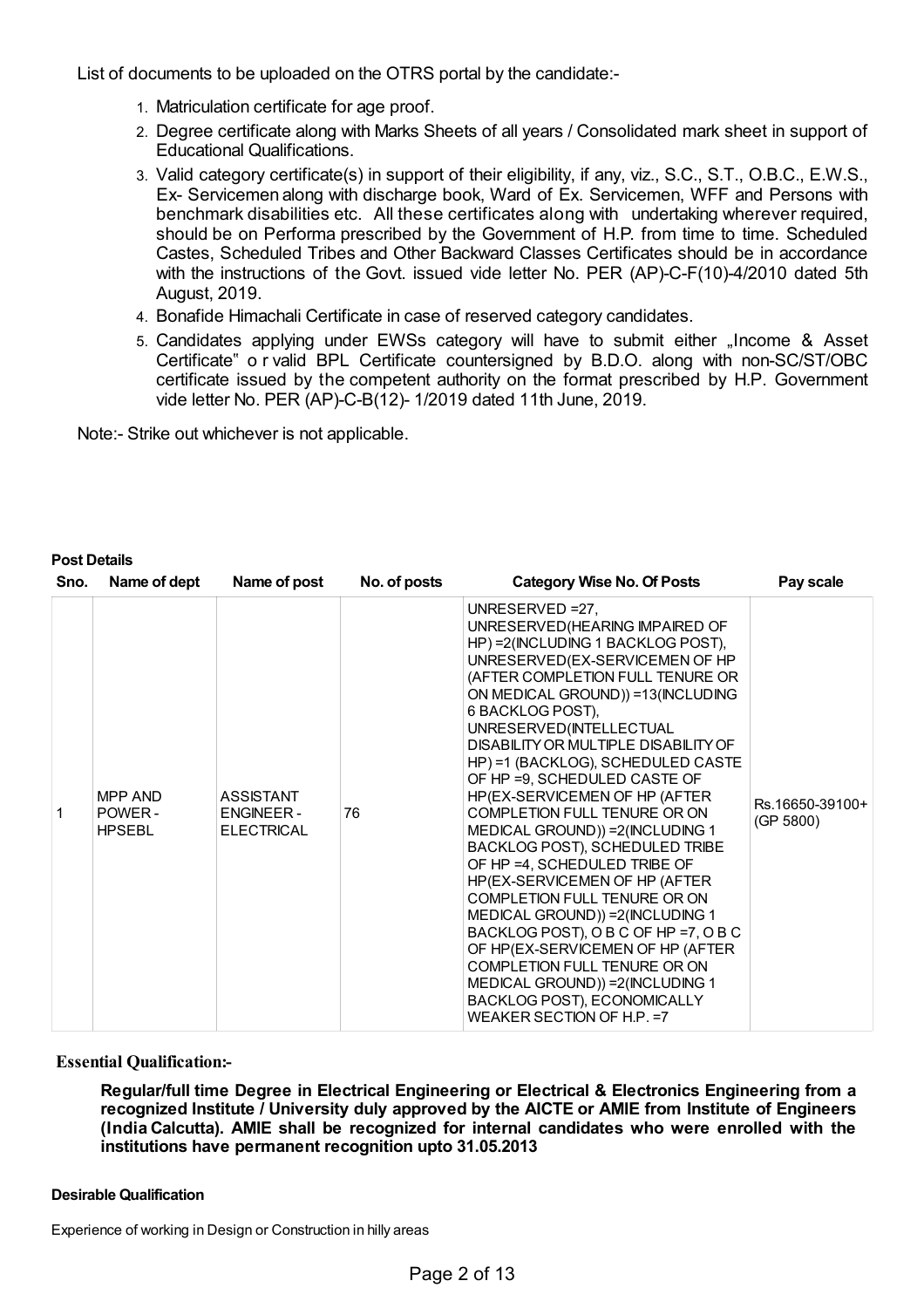Knowledge of customs, manners & dialects of Himachal Pradesh & suitability for appointment in the peculiar conditions prevailing in the State.

## **AGE:- Between 18 years to 45 years.**

As mentioned against the post Clarification:-

- 1. Five years relaxation in upper age limit is admissible only to the bonafide S.C. of H.P. / S.T. of H.P. / O.B.C. ofH.P. /W.F.F. o f H.P. / Persons with disabilities o f Himachal Pradesh. F or H.P. Govt. employees and Ex-Servicemen of H.P.; age relaxation is as per Government's instructions issued from time to time. The age relaxation for these categories is available only if there is a post reserved for these categories.
- 2. Age of a candidate shall be reckoned as on 01.01.2022.

### ELIGIBILITY CONDITIONS:-

- 1. The date of determining the eligibility of all candidates in terms of essential qualification(s), experience etc., if any, shall be reckoned as on the closing date for submission of Online Recruitment Applications through ORA portal.
- 2. The reserved category candidates falling under vertical reservation i.e. S.C. / S.T. /O.B.C./E.W.S. who are appointed on their own merit and not owing to reservation will not be adjusted against reserved points and they will be adjusted against unreserved points. The S.C. / S.T. candidate appointed on their own merit (by direct recruitment or promotion) and adjusted against unreserved points will retain their status of S.C. / S.T. and will be eligible to get benefit of reservation in future / further promotions, if any. However, only such S.C. / S.T. / O.B.C. / E.W.S. candidates falling under vertical reservation who are selected on the same standard as applied to general candidates shall not be adjusted against reserved vacancies. In other words, when a relaxed standard is applied at any stage of selection process in selecting S.C. / S.T. / O.B.C. / E.W.S. candidates, for example in the age-limit, experience, qualification, permitted number of chances in written examination (screening test / written examination), extended zone of consideration larger than what is provided for general category candidates etc., the S.C. / S.T. / O.B.C. / E.W.S. candidates are to be counted against reserved vacancies. Such candidates would b e deemed a s unavailable for consideration against unreserved vacancies in accordance with the instructions of the Government (in the Department of Personnel) issued vide letter No. PER (AP)- C-F (1)-2/2001 dated 12th November, 2014. The candidates belonging to reserved categories falling under horizontal reservation i.e. Ex-servicemen / Wards of Ex-servicemen, Children / Grand Children of Freedom Fighters (W.F.F.), Persons with Disabilities and Distinguished Sportspersons who acquire merit / marks on at par with the purely general candidates shall not be selected / appointed against general / unreserved posts and will be adjusted against the post reserved for respective category falling under horizontal reservation. However, it does not debar or preclude a candidate falling under vertical / horizontal reservation from applying and competing for any unreserved post subject to his / her eligibility and clearing the written test / personality test successfully without any relaxation.
- 3. For recruitment to the post(s) to be filled up on the basis of experience, it will be necessary for the candidates to have the required experience for determining his/ her eligibility after acquiring the requisite essential educational qualification(s) or as per the notified provision(s) of the Recruitment & Promotion Rules, as the case may be.
- 4. The decision of the Commission regarding eligibility etc. of a candidate for admission to Personality Test or selection will be final and no correspondence /personal enquiries will be entertained.
- 5. Onus of proving that a candidate has acquired requisite degree/ essential qualification by the stipulated date, shall be on the candidate and in the absence of proof to the contrary, the date as mentioned on the face of certificate/ degree or the date of issue of certificate/degree shall be taken as date o f acquiring essential educational qualification. No extra opportunity shall be provided to the candidates to produce appropriate certificates at the time of personality test(s).
- 6. In respect of equivalent clause in Essential Qualifications, if a candidate is claiming a particular qualification as equivalent qualification as per the requirement of advertisement, then the candidate is required to produce order/ letter in this regard, indicating the Authority (with number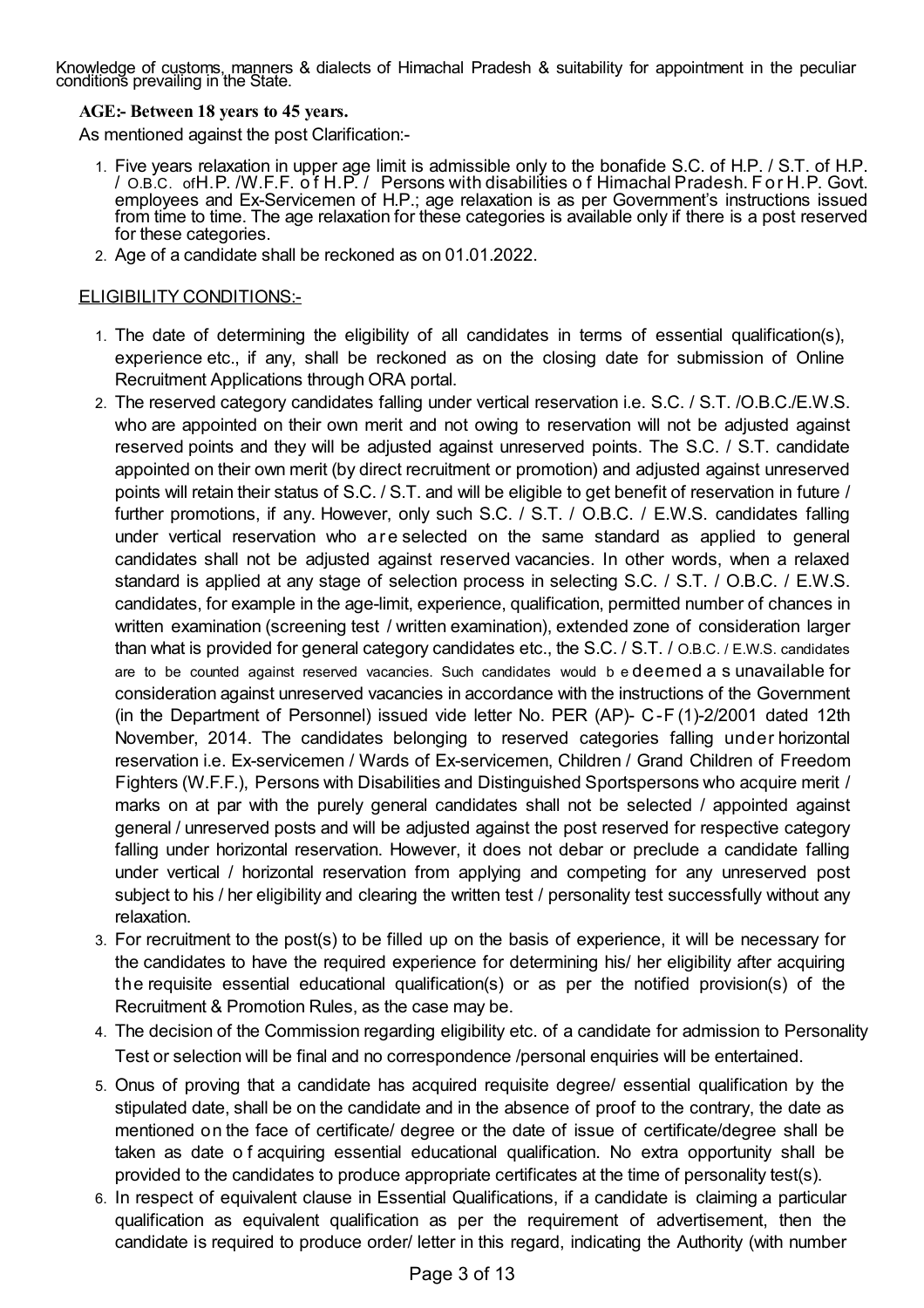and date) under which it has been so treated otherwise the candidature/Online Application is liable to be rejected.

## HOW TO APPLY:-

Detailed instructions for filling up Online Recruitment Applications (ORA) are available on the website of the Commission. The candidate should adhere to following points:-

- 1. Desirous/ eligible candidates must have to apply online through official website of the Commission i.e. <http://www.hppsc.hp.gov.in/hppsc>. Applications received through any other mode would not be accepted and will be rejected straightway.
- 2. The candidates should exercise due care while entering their Mobile Numbers and e-mail IDs in the Online Recruitment Applications (ORA) for immediate intimation with regard to their application.
- 3. The desirous & eligible candidate may visit the official website of the Commission [\(http://www.hppsc.hp.gov.in/hppsc](http://www.hppsc.hp.gov.in/hppsc)) and click on the link "Apply Online" on the Home Page. The candidate will register and create his/ her profile on "One Time Registration" and after logging into his/ her account in OTR. the list of advertisements will be displayed to the candidate on dashboard. Candidate will apply for a particular post through portal. The application of the candidate will be submitted only after uploading of requisite documents as per advertisement. Before submission of application the candidate will be shown the preview of uploaded documents and he/ shall give an undertaking/ declaration that:-

"It is certified that I have checked the preview of all the requisite uploaded documents and I am satisfied that documents are legible, readable and true. That I shall not object to rejection of my candidature based on the sole reason of uploaded documents being non readable/ poor quality of scanning.**"** Online Recruitment Application once submitted shall not be allowed any change.

4. No representation / correspondence will be entertained against final rejection of candidature.

## EXAMINATION FEES:-

The detail of fee for respective categories is as under:-

| Sr. No. | Category                                                                                                                                                                                                                                                                                                                                                                                                                              | <b>Examination Fees</b> |
|---------|---------------------------------------------------------------------------------------------------------------------------------------------------------------------------------------------------------------------------------------------------------------------------------------------------------------------------------------------------------------------------------------------------------------------------------------|-------------------------|
| 1.      | Category {including General Physically Disabled, i.e.<br>General<br>Orthopedically disabled, Deaf & Dumb, Hearing impaired/ Autism,<br>Intellectual Disability or Multiple Disability)/ Economically Weaker<br>Section (EWS)/ W.F.F. of HP/ Ex-Servicemenof HP relieved from<br>Defence Services on their own request before completion of normal<br>tenure, General wards of Ex-SM of H.P., i.e. Dependent sons of Ex-<br>SM of H.P. | Rs.400/-                |
| 2.      | Candidates of Other States<br>(including reserved category(s))<br>candidates of other states)                                                                                                                                                                                                                                                                                                                                         | Rs.400/-                |
| 3.      | S.C. of H.P. /S.T. of H.P. /O.B.C. of H.P./EWS (Covered under<br>BPL)/ (including S.C. /S.T. /O.B.C. Ex-Servicemen of H.Prelieved<br>from Defence Services on their own requests before completion of<br>normal tenure and SC/ ST/ OBC wards of Ex-SM of H.P., i.e.<br>Dependent sons of Ex-SM of H.P.)                                                                                                                               | Rs.100/-                |
| 4.      | Ex-Servicemen of H.P. (Ex-Servicemen, who are relieved from<br>Defence Services after completion of normal tenure) Blind/Visually<br>Impaired of H.P./Female Candidates.                                                                                                                                                                                                                                                              | No Fee                  |

**NOT E:-1** Female candidate shall be exempted from the examination fee in accordance with the instructions of the Government (in the Department of Personnel) issued vide letter No Per (AP-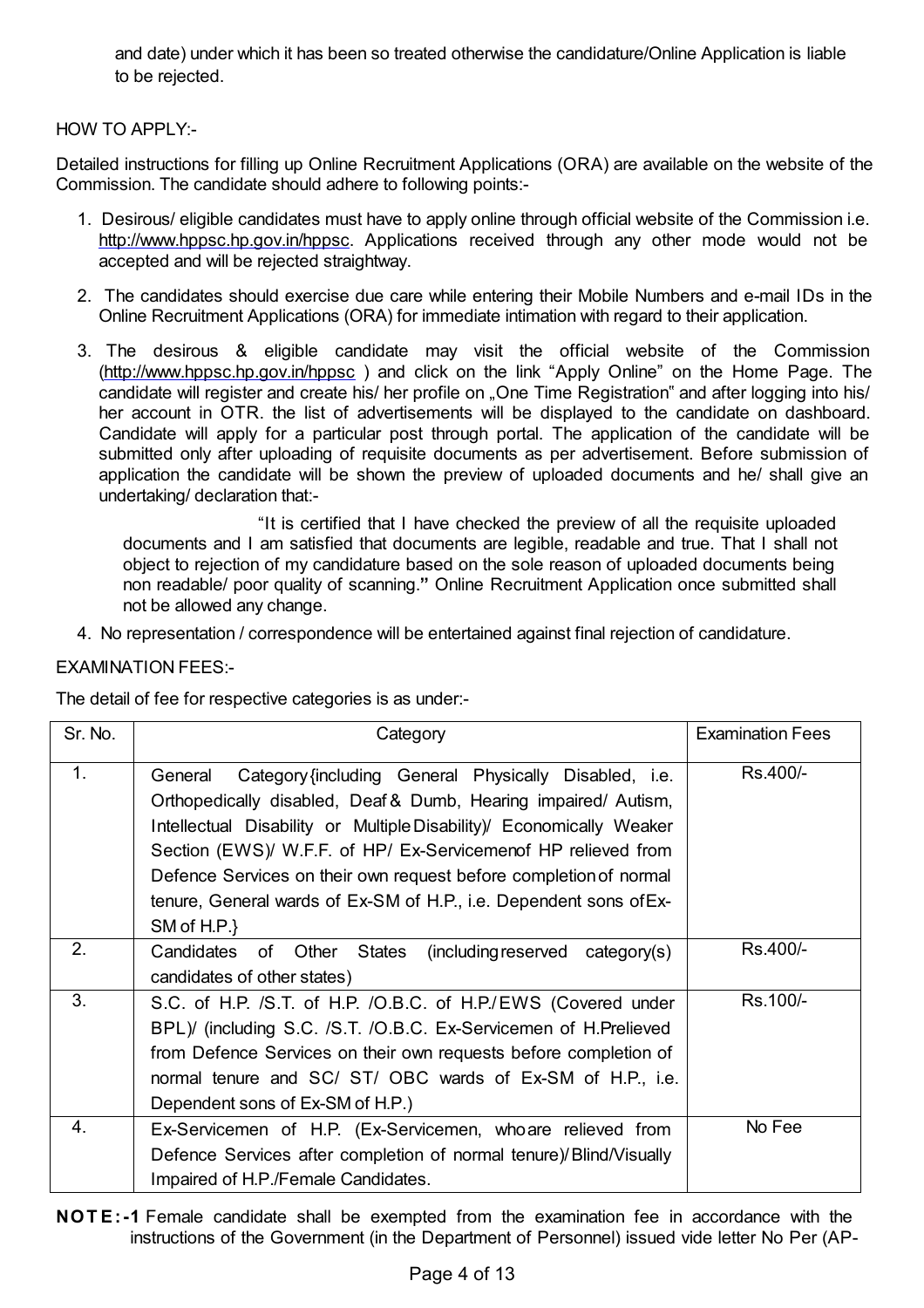B) B (15)-13/2019 dated 01st January, 2020.

- **NOTE:-2** The candidates belonging to unreserved–BPL of H.P. category and intends to apply under EWSs of H.P category, will be entitled for fee concession,i.e.1/4th of the fee prescribed for unreserved category candidates. Rest of the EWSs candidates, who are not falling within BPL of H.P. category, shall have to pay fee as applicable for unreserved category. Therefore, EWS category is further categorized into two sub categories, i.e. EWS–BPL of H.P. and EWS of H.P. for the purpose of examination fee.
- **NOTE:-3** The candidates who belongs to any of the reserved category and there is no post reserved for such category but the candidates claiming fee concession available to them shall have to upload the category certificate in support of their claim.

#### **MODE OF PAYMENT:-**

The desirous & eligible candidates shall pay the examination fee fixed category-wise online by Debit Card/Credit Card/Internet Banking through "e-Payment Gateway", as the case may be, on or before the prescribed closing date for submission of Online Recruitment Applications (ORA). While making payment through "e-Payment Gateway" the candidate(s) shall pay the fixed amount through Debit Card/Credit Card/Internet Banking only after accepting the "Terms and Conditions to apply online". Fee once paid shall not be refunded under any circumstance nor can the fee be held in reserve for any other examination or selection. Before applying online, all candidates are advised to go through detailed instructions given on the above mentioned website.

Note: Candidates should note that payment of fee can be made only through the modes prescribed above. Payment of fee through any other mode is neither valid nor acceptable. Applications submitted without the prescribed fee/mode shall be summarily rejected.

#### **Examination Stations/Cities**

SHIMLA, MANDI, DHARAMSHALA

- **Note-I: The centre(s) of holding the examination(s) are liable to be changed at the discretion of the Commission. However, every effort will be made to allot the examination centre(s) of their choice to the candidates. But, the Commission may, at its discretion, allot a different centre to a candidate when circumstances so warrant.**
- Note-II: In case of CBT (Computer Based Test) examination centre(s) shall be allotted to the candidates at **the discretion of the Commission i.e on the basis of availability of Computer Test Lab, anywhere in the State of H.P.**

#### **SELECTION PROCESS:-**

.

| Stage | Stage Name                   |
|-------|------------------------------|
|       | Screening / Preliminary Exam |
|       | <b>Personality Test</b>      |

### COMPUTER BASED TEST / OFFLINE TEST (OBJECTIVE OR DESCRIPTIVE/ EXAMINATION/ PERSONAL TEST/ FINAL SELECTION:-

1. (i) In cases where the number of eligible candidates for recruitment to the post(s) advertised by the Commission is inordinately large, the Commission may limit / shortlist the number of eligible candidates to be called for personality test(s) by subjecting them to either Computer based Screening Test (objective-type) or Offline Screening Test (objective / descriptive) of two hours duration. Marks obtained in the Screening Test are only meant to short list the number of candidates for personality test(s) and are in no way to be presumed by the candidates as being their merit for final selection. Minimum pass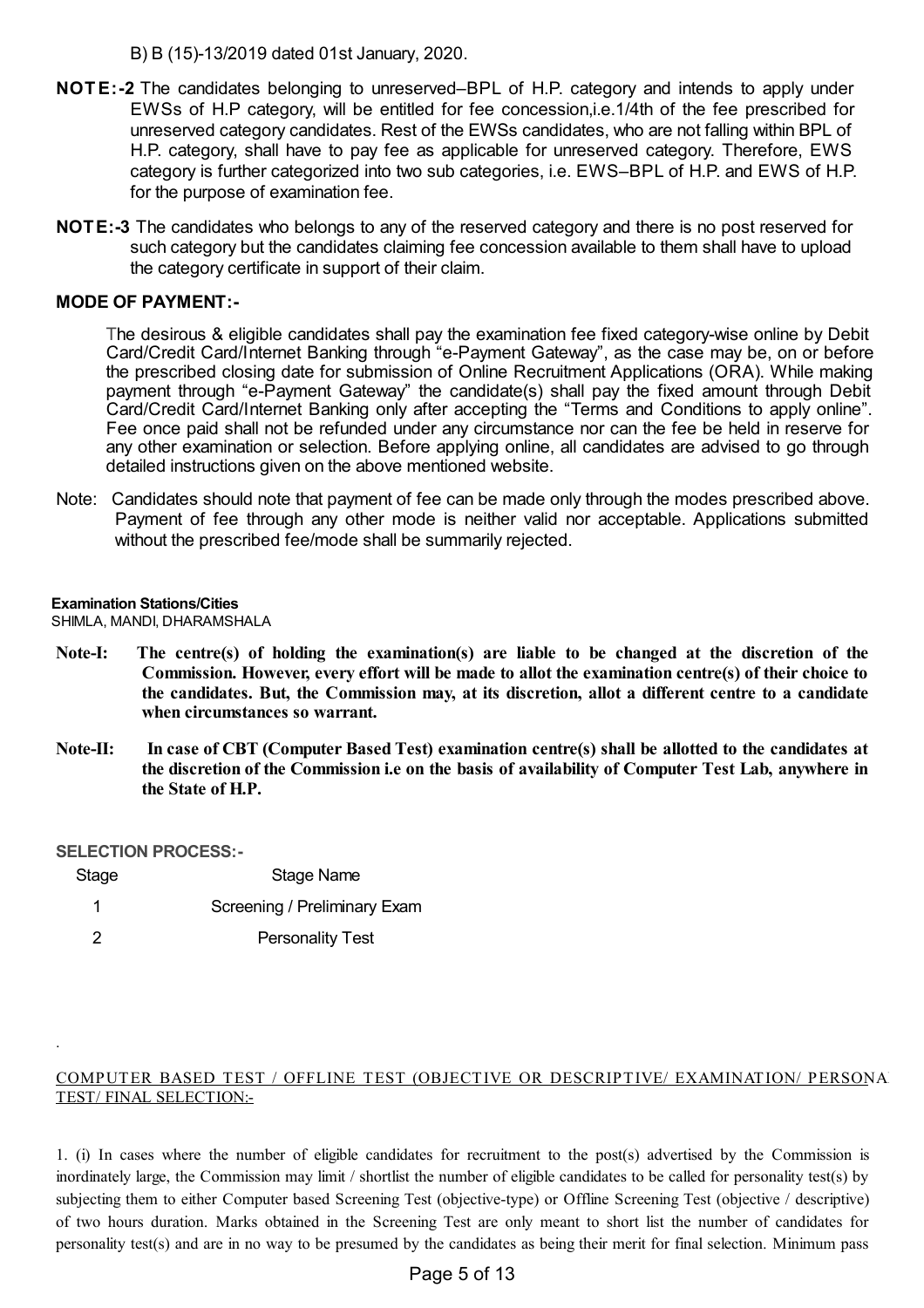marks in Computer Based Test / Offline Test (objective or descriptive) are 25% for the candidates of General category and 20% for the candidates of reserved categories. Any correlation drawn by the candidates between their score in the Screening Test and final merit at a later stage is completely unwarranted. No representation(s) shall be entertained in this regard. Final selection of a candidate will be made solely on the basis of his/ her performance in the Personality Test, which will be of maximum 100 marks. The minimum pass marks in personality test are 45 for the candidates of general category and 35 marks for the candidates of reserved categories.

(ii) (a) Where selection is to be made on the basis of performance of the candidates having qualified the Computer Based Test / Offline Test (objective or descriptive), before the Personality Test Board, a candidate scoring more marks in the Personality Test shall be placed above the candidate scoring lesser marks in the Personality Test. If the candidates will score equal marks in the Personality Test, then a candidate securing more marks in the Computer Based Test / Offline Test (objective or descriptive) will be placed above the candidate securing lesser marks in the Computer Based Test / Offline Test (objective / descriptive). In case the marks of Computer Based Test / Offline Test (objective or descriptive) are equal then the candidate who is senior in age will be placed above the candidate junior in age

(b) Where selection is to be made purely on the basis of performance of the candidates before the Personality Test Board, a candidate scoring more marks in the Personality Test shall be placed above the candidate scoring lesser marks in the Personality Test. If the candidates will score equal marks in the Personality Test, then a candidate who is senior in age will be placed above the candidate junior in age.

(iii) In the Computer Based Test (CBT) (objective type) there will be 100 questions of 01 mark each on the basis of syllabus approved by the Commission for the test. Each question will be followed by four (a, b, c. d) answer options. The candidate will have to click on the circle adjacent to the option he / she thinks is correct. The answer key of CBT (objective type) shall be uploaded online on the 'MY EXAMINATION MY ONLINE REVIEW' in the User IDs of all appeared candidates immediately after its conduct for inviting objection(s) for which 03 (three) days time from the day of publishing of answer key (day of publishing of the answer key plus 3 (three) next days upto 11.59 P.M. of the last date of receipt of objections after which the link will be disabled) shall be given to them to submit their objection(s) in online mode only. Objection(s) submitted in any other mode will not be entertained. The received objection(s), if any, will be got verified from the concerned Subject Expert / Paper Setter. Based on the opinion / decision of the concerned Subject Expert / Paper Setter to the objection(s) raised by the candidates the revised answer key shall be prepared  $\&$  finalized. After finalization of answer key category-wise zone of consideration in the ratio of 1:4 in the case of 20 & above category-wise posts advertised, in the ratio of 1:5 in the case of 11 to 19 category-wise posts advertised and in the ratio of  $1:6 + 3$  in the case of 10 or less than 10 category-wise posts advertised will be prepared and provided by the Secrecy Cell on the basis of performance of the candidates in the CBT to check their eligibility by the Branch responsible for making direct recruitment on the basis of documents uploaded by them on the OTRS portal submitted on the day of CBT. In case the number of candidate(s) to be declared qualified for personality test fall(s) below the prescribed ratio then to meet this shortfall an additional category wise zone of consideration as per requirement shall be prepared by the Secrecy Cell. In respect of the scrapped question(s) no credit to appeared candidates shall be given. The final answer key along with question paper shall be uploaded on the website of the Commission immediately after the declaration of the result of the CBT. No objection(s) / representation(s) shall be entertained against the final answer key.

(iv) In the offline Screening Test (objective type) (except Preliminary Examinations) there will be 100 questions of 01 mark each on the basis of syllabus approved by the Commission for the test. Each question will be followed by four (a, b, c. d) answer options. The candidate will have to encircle / blacken the option he / she thinks is right / correct on the OMR answer sheet with blue / black ball pen. The answer key of offline Screening Test (objective type) shall be uploaded on the website of the Commission immediately after the conduct of offline screening test for inviting objections from the appeared candidates for which 07 (seven) days time (day of publishing the key plus seven days upto 05.00 P.M. of the prescribed last date of receipt of objections) shall be given. The received objection(s), if any, will be got verified from the concerned Subject Expert / Paper Setter. Based on the opinion / decision of the concerned Subject Expert / Paper Setter to the objection(s) raised by the candidates the revised answer key shall be prepared & finalized. After finalization of answer key the OMR answer sheets of the candidates who appeared in the offline Screening Test shall be scanned in the OMR Scanner and evaluated by using the final answer key to prepare a category-wise zone of consideration in the ratio of 1:4 in the case of 20 & above category-

Page 6 of 13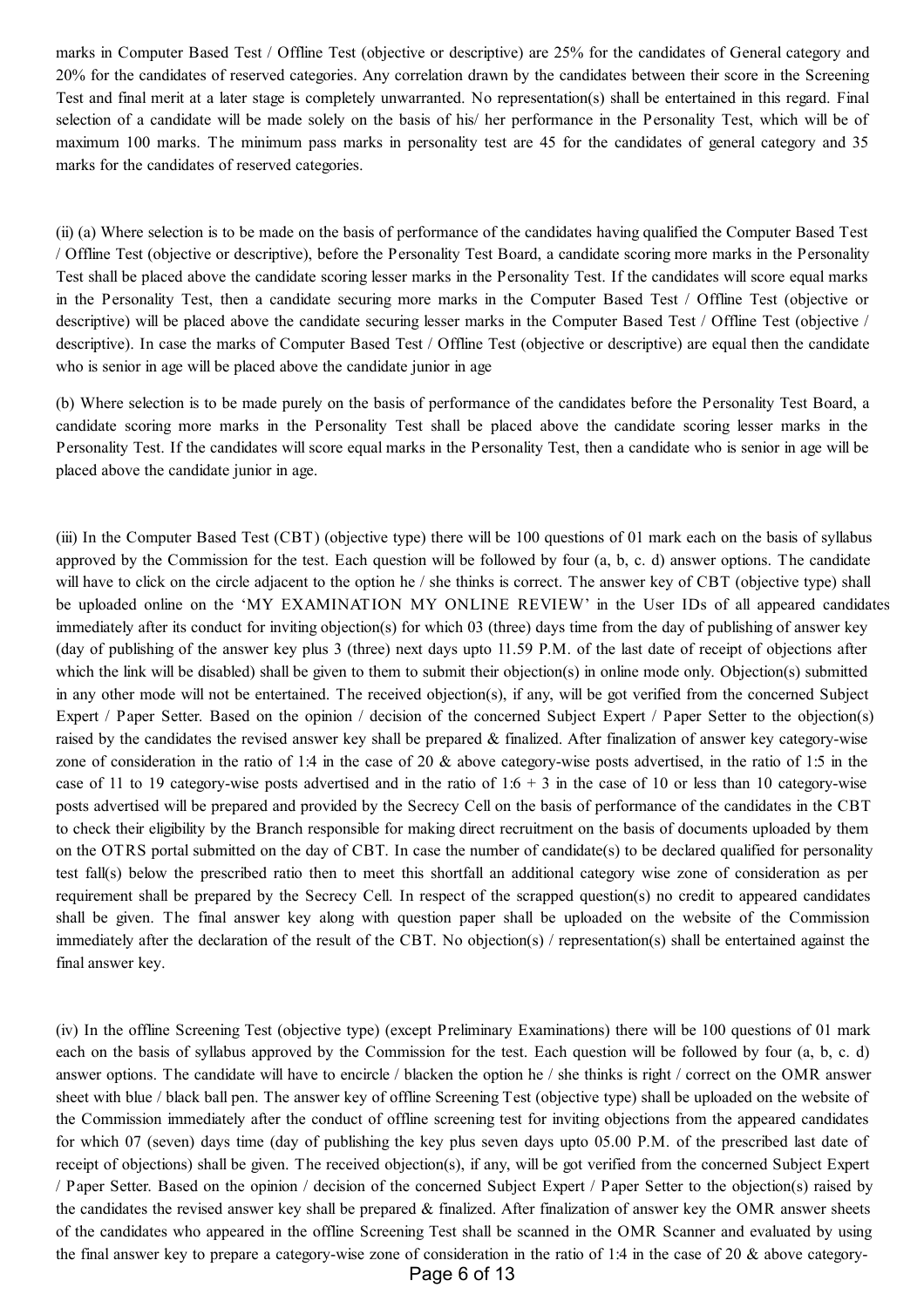wise posts advertised, in the ratio of 1:5 in the case of 11 to 19 category-wise posts advertised and in the ratio of  $1:6 + 3$  in the case of 10 or less than 10 category-wise posts advertised will be prepared by the Secrecy Cell on the basis of performance of the candidates in the offline Screening Test, to check their eligibility by the Branch responsible for making direct recruitment on the basis of documents uploaded by them on the OTRS portal submitted on the day of offline Screening Test. In case the number of candidate(s) to be declared qualified for personality test fall(s) below the prescribed ratio i.e. six candidates for a single post and three candidates for every subsequent post then to meet this shortfall an additional zone of consideration as per requirement shall be prepared by the Secrecy Cell. In respect of scrapped question(s) no credit to appeared candidates shall be given. The final answer key shall be uploaded on the website of the Commission immediately after the declaration of the result of the offline screening Test. No objection(s) / representation(s) shall be entertained against the final answer key.

(v) There will be negative marking for incorrect answers (as detailed below) for all questions:-

- 1. There are four alternatives for the answers to every question. For each question for which a wrong answer has been given by the candidate, one fourth (0.25) of the marks assigned to that question will be deducted as penalty
- 2. If a candidate gives more than one answer, it will be treated as a wrong answer even if one of the given answers happen to be correct and there will be same penalty as above for that question.
- 3. If a question is left blank i.e. no answer is given by the candidate, there will be no penalty for that question.
- 4. Where there will be two correct answers instead of one correct answer out of four options of a question, all those candidates who will click / encode any one of these two correct answers will be awarded marks allotted to that question.

### Note :- \* In case of wrong encoding of Application Number, Roll Number or both by the candidate, the OMR (optical Mark Recognition) Sheet shall not be evaluated and shall be rejected straight away.

- 2. (i) The marks of all candidates (successful & unsuccessful) obtained by them in the screening test (CBT / Offline) / written (Preliminary & Main) examinations and Personality Tests (if appeared) including cut off marks in their category shall be made available in their login / User IDs by the Computer Cell on receipt of the same from the officer(s) dealing with Secrecy after declaration of the final result.
	- (ii) For more information of candidates, HPPSC (PROCEDURE & TRANSACTION OF BUSINESS AND PROCEDURE FOR THE CONDUCT OF EXAMINATIONS & PERSONALITY TESTS ETC) RUL 2018 is available on Commission's website.
	- (iii) The eligibility of candidate(s) called for the Personality Test will be determined on the basis of original documents produced on the day of Personality Test and the Commission will not be responsible if the candidature of any candidate is rejected at that stage or at the time of verification by the Appointing Authority. As such, admission to the Screening Test/ Examination/ Personality Test shall be purely provisional.
	- (iv) Summoning of the candidate(s) for Personality Test; conveys no assurance whatsoever that they will be selected or recommended. Appointment orders to the selected candidate(s) will be issued by the appropriate Appointing Authority.
	- (v) If any person with disability requires scribe/ reader, having disability of 40% or more, he / she has to request for the same in writing to the Commission along with copy of disability certificate issued by the competent authority at least seven days prior to the screening test (Computer Based Test/ Offline Test) for the concerned post. Such applications will be entertained on merit and as per rules.
	- (vi) Re-checking/ re-evaluation, for the written examination(s)/ Screening Tests (Computer Based Test/ Offline Test) will not be allowed in any case.
	- (vii) Disputes, if any, shall be subject to Court jurisdiction at Shimla.

#### SYLLABUS:-

The CBTs/ Offline objective type screening test shall be of two hour's duration consisting of 100 Multiple Choice Questions (MCQ) from the syllabus as detailed below:-

"80 Questions multiple choice o f B.E./ B.Tech. (Electrical Engineering and Electrical& Electronics Engineering) Degree and 10 Questions consisting of General Knowledge of Himachal Pradesh and 10 Questions consisting of National and International affairs.".

#### CATEGORY CLAIMS:-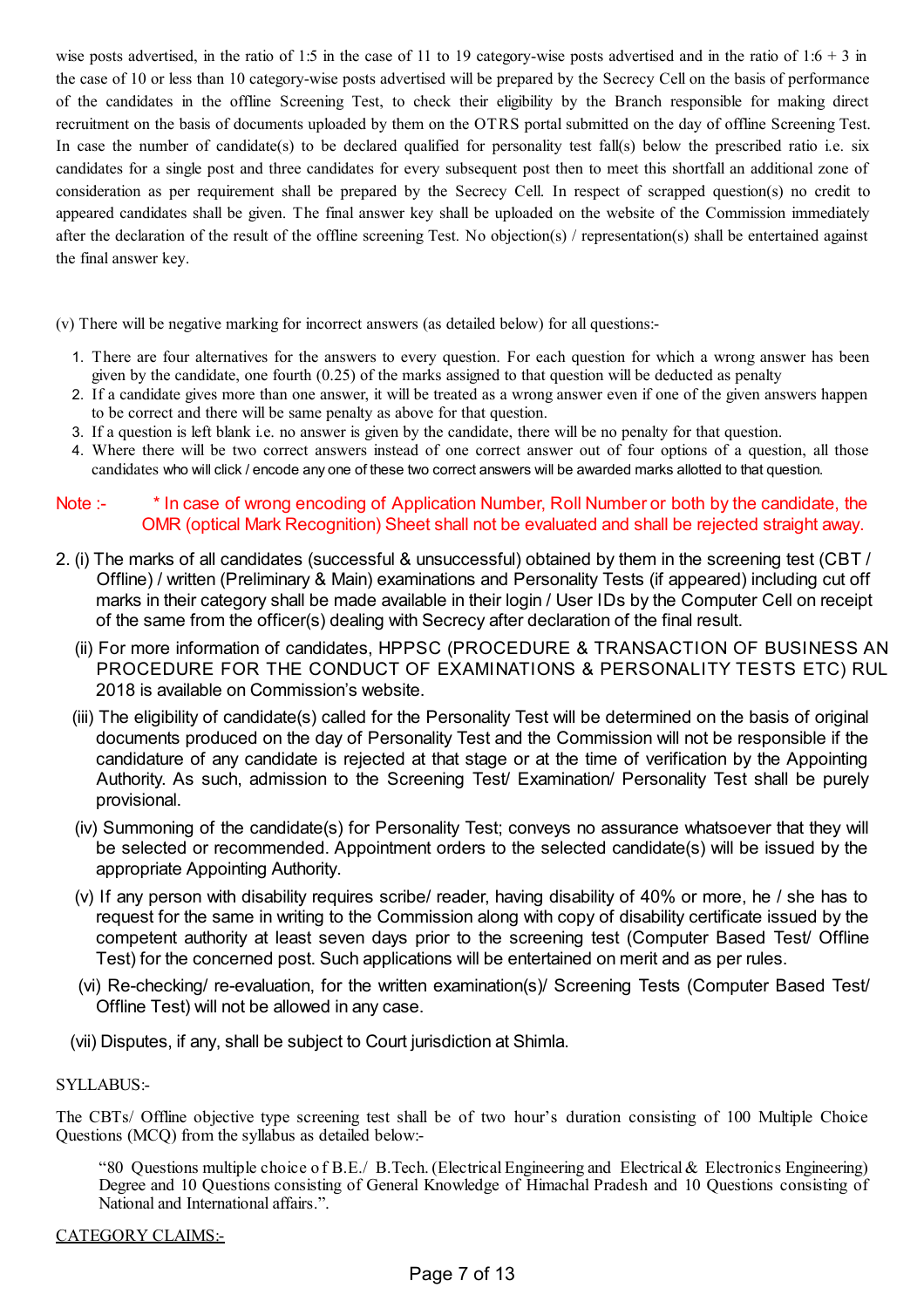The category of the candidate claimed in the profile before he / she applies for the post shall be treated as final. In case his / her category undergoes a change before the prescribed closing date for submission of online recruitment application through OTRS than such candidate shall have to cancel his / her previous application and apply afresh under the category which he /she intends to claim after updating category in his / her profile. In such a situation the fee deposited by the candidate earlier shall stand forfeited and he / she shall have to deposit fresh fee as is applicable for the category claimed by him / her. However, in case of change of category which is beyond the control of the candidate at any stage during the recruitment process; provided he / she has not availed any relaxed standards in terms of age, experience, qualification etc., he / she will inform about it to the Commission within 15 days from the date of change of his / her category failing which no such type of request shall be entertained by the Commission. S.C. of Himachal Pradesh / S.T. of Himachal Pradesh / O.B.C. of Himachal Pradesh/ E.W.S. of Himachal Pradesh/ W.F.F. of Himachal Pradesh / Ex-Servicemen of Himachal Pradesh and Physically Disabled of Himachal Pradesh candidates must possess such valid certificates(s) in support of their claims made in the online recruitment applications while applying for the concerned post(s). If any B.P.L. candidate applies for the post reserved for EWS category he/she shall have to submit a valid B.P.L. certificate countersigned by the Block Development Officer and also a non-SC/ST/OBC certificate issued by the competent authority. The benefit of reservation will be admissible on parental basis only. All the candidates belonging to reserved categories are also required to go through the relevant instructions of the Government of Himachal Pradesh issued from time to time in order to ensure that they are eligible under a particular category.

The Statutory certificates like bonafide Himachali, S.C., S.T., W.F.F. etc. issued on parental basis on the prescribed format are of permanent nature and are acceptable to the Commission. The validity of all other category certificate is for six months or one year's. The candidate must be ensure that they are in possession of valid category certificate on the date of filling up ORAs and uploaded a valid certificate on the ORTS portal.

#### 1. O.B.C. of H.P. (OTHER BACKWARD CLASSES OF HIMACHAL PRADESH):-

The candidates belonging to O.B.C. of H.P. category must produce O.B.C. certificate(s) on the prescribed format valid till there levant term of the Financial Year (i.e. 1 st April to 31 st March) as notified by the Government of Himachal Pradesh from time to time. Candidates must have a valid O.B.C. Certificate covering the entire period from last date of submission of Online Recruitment Applications till date of Personality Test/ evaluation along with an undertaking that his / her status as O.B.C. has not been changed and he / she has not been excluded from the category of O.B.C. of H.P. on account of being covered under creamy layer.

#### 2. EX-SERVICEMEN OF HIMACHAL PRADESH:-

- 1. The candidates belonging to Ex-Servicemen of Himachal Pradesh will have to furnish Discharge Certificate and full detail in respect of their P.P.O. No., Rank, and date of retirement from the Defence Services to claim the benefit of reservation for the category of Ex-Serviceman of Himachal Pradesh. The Short Service Commissioned Officers (SSCOs) released on or after dated 13.02.2020 shall also uploaded copy of proof of having receives gratuity.
- 2. The persons serving in the Armed Forces of the Union, who on retirement from service, would come under the category of "Ex-Serviceman" may be permitted to apply for re-employment one year before the completion of the specified terms of engagement and avail themselves of all concessions available to ex-serviceman but shall not be permitted to leave the uniform until they complete the specified terms of engagement in the Armed Forces of the Union.

#### 3. WARDS OF EX-SERVICEMEN OF HIMACHAL PRADESH, i.e. DEPENDENT SONS, DAUGHTERS A WIVES OF EX-SM OF H.P.:-

Dependent sons, daughters & wives of Ex-Servicemen of Himachal Pradesh (Wards of Ex-Servicemen of Himachal Pradesh) may apply against the posts specifically reserved for Wards of Ex-Servicemen category (i.e. Dependent sons, daughters and wives) and not against the posts reserved for Ex-Servicemen of H.P. in order to avoid rejection of their candidature at any later stage for the concerned posts. Candidates belonging to Wards of Ex-Servicemen category will have to submit a Dependent Certificate issued by the competent authority and a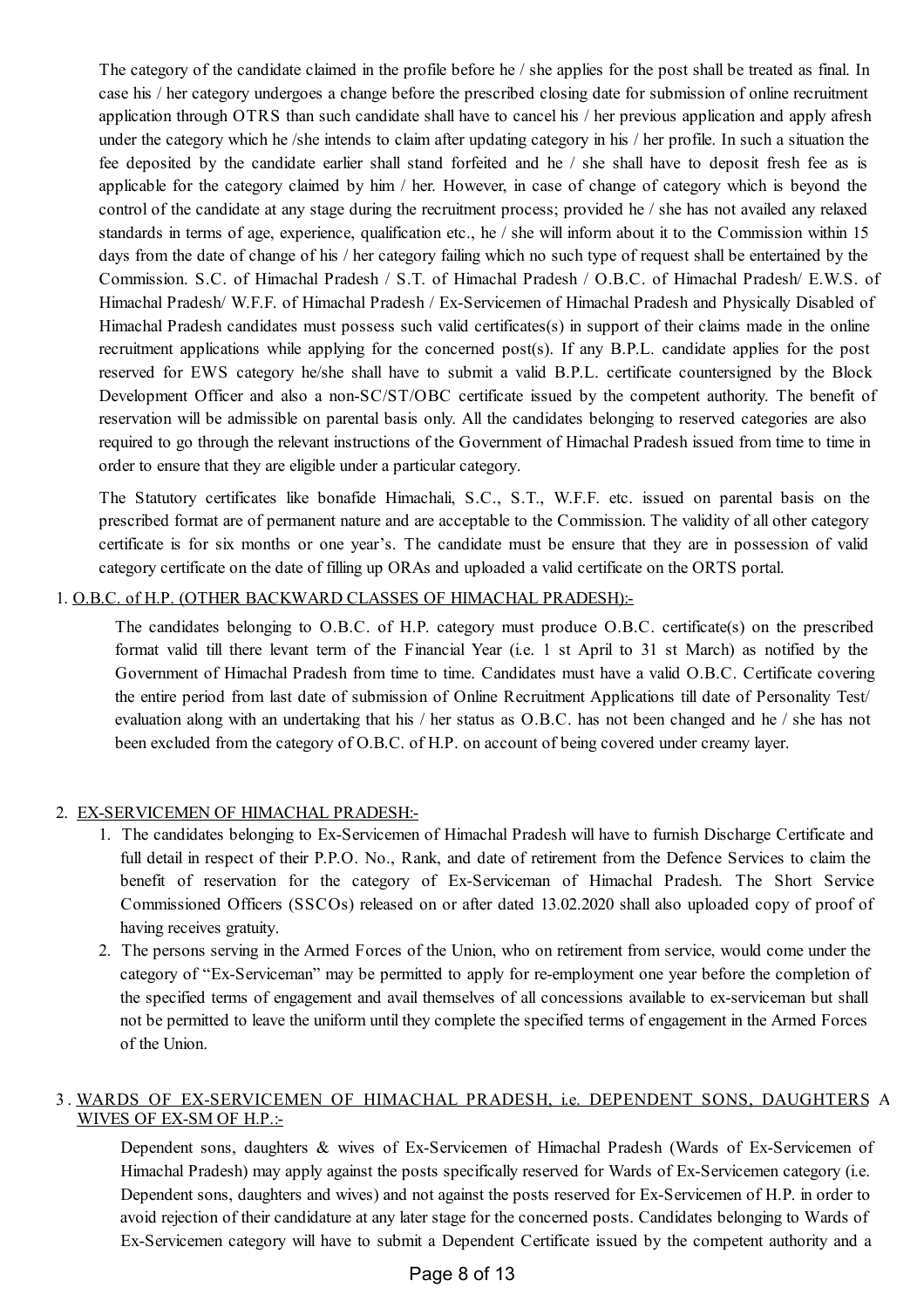latest affidavit duly attested by the authority authorized under the Indian Oath Act to the effect that no person in the family has been rehabilitated through employment against the posts reserved for Ex-Servicemen with the H.P. Govt./ Corporation/ Board/Autonomous Body of H.P. as well as Central and other State/ Union Territory Government or P.S.U./ Autonomous Body / Banks etc. under the control of the said Central or other State / Union Territory Government. The daughters of Ex-Servicemen will also have to submit an undertaking to the effect that she is un-married and dependent upon her father in support of her category claim on the day of Personality Test. Married daughters will be admitted provisionally against the posts reserved for Ward of Ex. Serviceman on production of provisional Ward of Ex. Servicemen certificate issued by the competent authority as per instructions of the Govt. (Department of Personnel) Himachal Pradesh letter No. PER(AP)-C-B(12)- 1/2013 dated 18th March, 2020.

#### 4. W.F.F. OF H.P. (WARDS OF FREEDOM FIGHTERS OF HIMACHAL PRADESH):-

For the posts reserved for Wards of Freedom Fighters of Himachal Pradesh (WFF of H.P.), sons/ grandsons/ daughters/ grand daughters of Freedom Fighters of Himachal Pradesh, who have been appointed on regular basis shall not be entitled for the benefits of reservation provided to the wards of Freedom fighters in Government services, against the identical posts in the same scale. The employed children/ grand children of Freedom Fighters will be deemed to have been excluded from the definition of Ward of Freedom Fighter for the purpose to this extent. The children/ grand children of Freedom fighters of Himachal Pradesh, who have been appointed in Govt. / Semi Govt. or Private Sector etc. services against the post(s) reserved for the wards of Freedom Fighters on regular basis will remain entitled to compete for higher rank/ grade posts/ services on the basis of reservation earmarked to the wards of Freedom Fighters of Himachal Pradesh. The un-married daughters/ grand daughters will have to submit an affidavit being spinster (un-married) in support of their claim(s) issued by the authority authorized under the Indian Oath Act. Other wise such candidates will be rejected straightway. Married daughters and Married granddaughters will be admitted provisionally against the posts reserved for WFF on production of provisional WFF certificate issued by the competent authority as per instructions of the Govt. (Department of Personnel) Himachal Pradesh letter No. PER(AP)-C-E(3)-1/2020 dated 17th March, 2020.

### 5. E.W.S. OF H.P. (ECONOMICALLY WEAKER SECTIONS OF H.P.):-

The benefit of reservation under the EWS category (other than SCs / STs / OBCs) in posts under the Government of Himachal Pradesh can be availed against the posts reserved for EWS category on production of an Income and Asset Certificate issued by the competent authority in the State of Government of Himachal Pradesh and also a non-SC / ST / OBC certificate issued by the competent authority. The reservation to the category of EWS and (document to be submitted in support of claim), will be as per instructions issued by the Government of H.P. (in the Department of Personnel) vide letter No.PER(AP)-C-B(12)-1/2019 dated 11 th June, 2019. If a BPL candidate applies for the post reserved for EWS category he / she shall have to submit a valid BPL certificate countersigned by the Block Development Officer and also a non-SC / ST / OBC certificate issued by the competent authority.

In case Economically Weaker Section (EWS) candidates is not available for selection. The vacancies will be treated automatically as de-reserved and will be filled up from a non EWS candidate of unreserved category.

## FACILITATION COUNTER FOR GUIDANCE OF CANDIDATES:-

In case of any guidance/ information / clarification regarding Online Recruitment Applications (ORA), candidate scan contact H.P.P.S.C.'s Reception Counter in person or on Toll Free No. 1800-180- 8004 or Ph. No. 0177-2629738 on any working day between 10:00 A.M. to 05:00 P.M. Queries related to online applications can also be mailed by the candidates on e-mail ID [hppsc\\_shimla@msn.com](mailto:hppsc_shimla@msn.com). No candidate will interact directly with the staff in the Recruitment Sections.

#### ADMISSION/ REJECTION:-

1. Incomplete Online Recruitment Applications (ORA) submitted without requisite examination fee/fictitious fee, scanned photograph & scanned signatures of prescribed size, will be rejected straightway.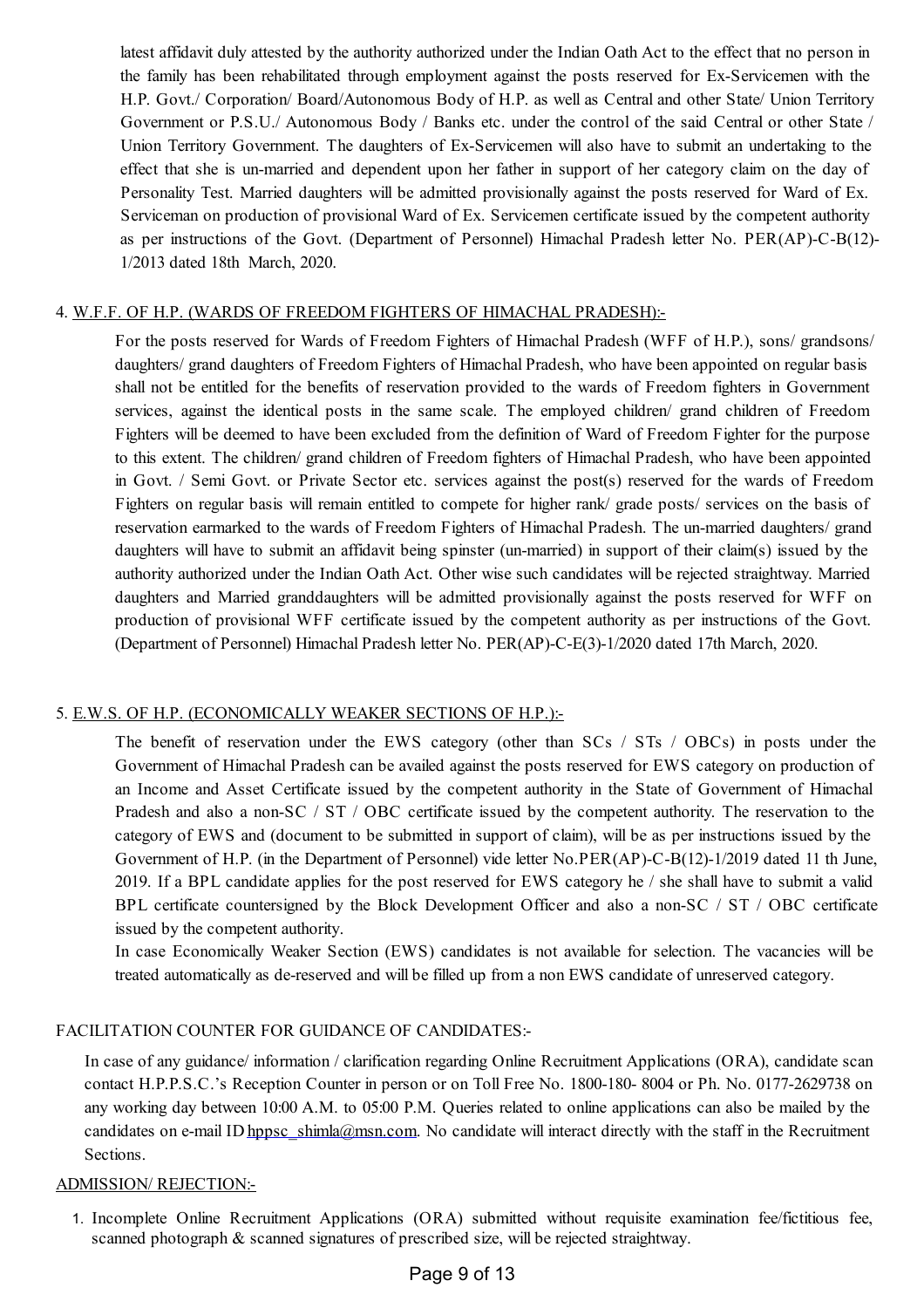- 2. Online Recruitment Application once submitted shall not be allowed any change.
- 3. No representation / correspondence will be entertained against final rejection of candidature.
- 4. Candidates who failed to upload the requisite documents, their candidature will be provisionally rejected. However they will be allowed 7 days time for submitting their representations along with requisite documents either through email, in person or by post.
- 5. The decision of the Commission as to the eligibility or otherwise of a candidates for admission to interview or selection will be final and no correspondence / personal enquiries will be entertained
- Note: Original certificates will have to be produced at the time of personality Test. If their claim is found to be incorrect; besides rejection they may render themselves liable to disciplinary action by the Commission.

#### E- ADMIT CARDS / E-CALL LETTERS:-

No Admit Cards/Call Letters will be sent by post and provisionally admitted candidates will have to download their respective e-Admit Cards/e-Call Letters along with instructions for the concerned post(s) from the official website of the Commission. Therefore, the candidates are advised to remember their User ID(s) and password(s) earlier created by the candidates to log in to download their respective e-Admit Cards/e-Call Letters. The provisionally admitted candidates will have to paste a passport size photograph duly self attested / attested by a Gazetted Officer on the space provided on the downloaded e-Admit Cards, failing which he/she will not be allowed to appear in the Screening Test/ Examination, in any condition/circumstances, whatsoever.

#### CERTIFICATES/ DOCUMENTS TO BE UPLOADED BY THE CANDIDATES:-

The desirous & eligible candidate may visit the official website of the Commission (http://www.hppsc.hp.gov.in/hppsc) and click on the link "Apply Online" on the Home Page. The candidate will register and create his/ her profile on 'One Time Registration 'and after logging into his/ her account in OTR. the list of advertisements will be displayed to the candidate on dashboard. Candidate will apply for a particular post through portal. The application of the candidate will be submitted only after uploading of requisite documents as per advertisement.

### **OTHER CONDITIONS:-**

- 1. All candidates, whether in Government Service or Government owned Industrial or Public Enterprises or other similar organizations or in private employment should submit their applications online directly to the Commission. Persons already in regular Government service, whether in a permanent or temporary capacity are required to submit a declaration that they have informed in writing to their Head of Office/ Department that they have applied for a particular post. In case, a communication is received from their employer by the Commission withholding permission to any candidate applying for/appearing for the examination, his/her application(s) will be liable to be rejected.
- 2. Contract / Casual / adhoc/ daily rated/ work charged employees do not need to produce NOC fromthe concerned employer. In Government service (regular service) candidates may apply to the Commission along with requisite examination fees with information to their Head of Departments / Employerfor issuing NOC. Any candidates, who are in regular Government Service or Government owned Industrial service, will not be
- 3. Interviewed unless he/she produces NOC from the concerned employer.
- 4. It may be ensured by the candidates before submitting the applications that furnishing of false information and documents or suppression of any factual information in the application form would entail disqualification. If the fact that false information / document(s) has been furnished or that there has been suppression of any factual information in the application; comes to the notice at any time during the service of a person, his service would be liable to be terminated.
- 5. The candidates applying for the posts should ensure that they fulfillall the eligibility conditions foradmission to the examination. Their admission at all stages of Screening Test/ examination for which they are admitted by the Commission, viz., written examination and Personality Test will be purely provisional, subject to their satisfying the prescribed eligibility conditions. If on verification at any time before or after the written examination or Personality Test, it is found that they do not fulfill any of the eligibility conditions; their candidature for the concerned post / examination will be cancelled by the Commission.
- 6. A candidate at any stage of examination / selection which shall include final selection and sending recommendation(s) thereof or during the course of examination or any selection process conducted or being conducted may in addition to rendering himself / herself liable to criminal prosecution (in the case of candidate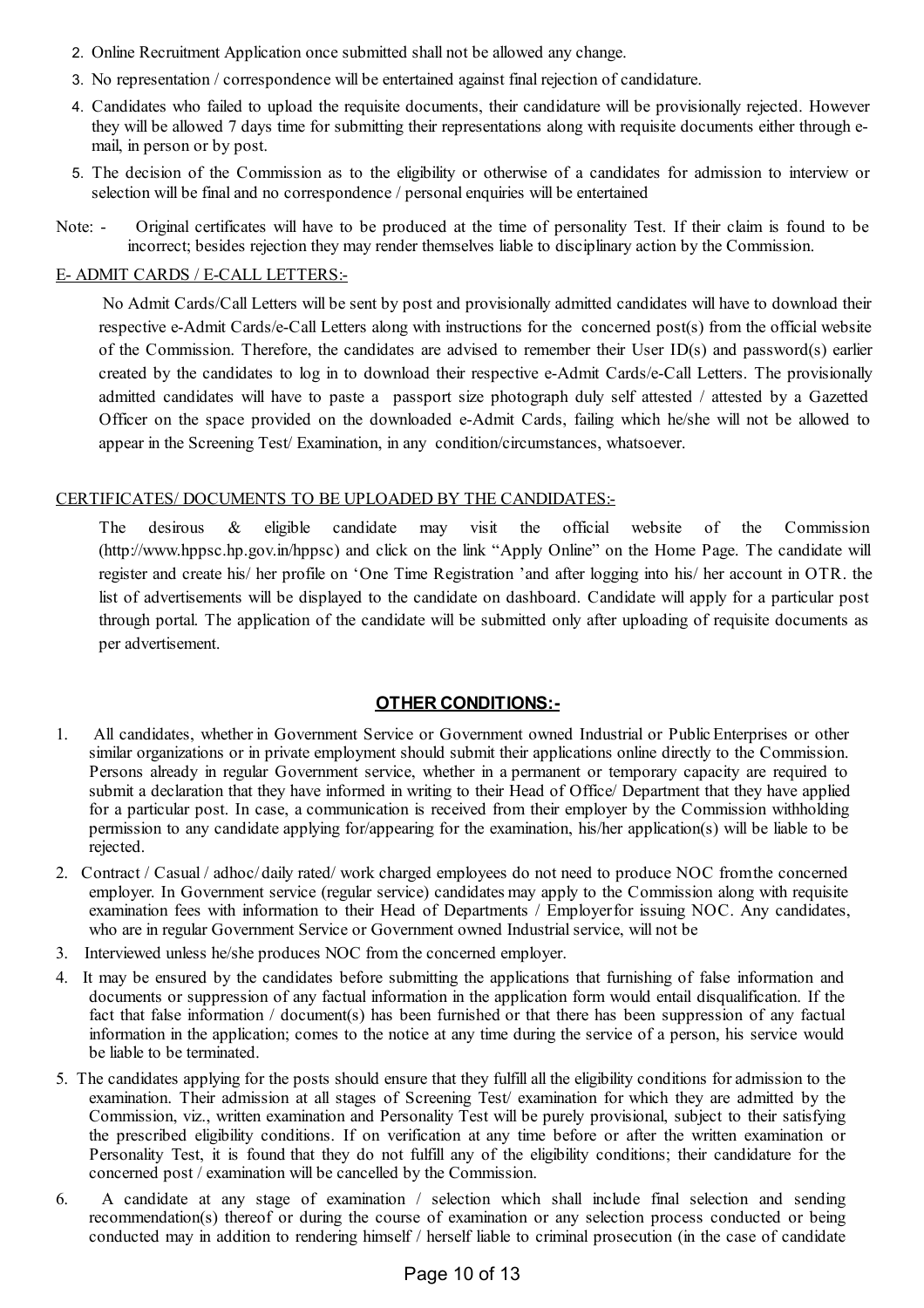already in service under Government, to disciplinary action under the appropriate rules), be liable to be debarred either permanently or for a specific period from an examination or future examinations or his candidature may be cancelled, w.e.f. the date as decided by the Commission, if he or she is found to be guilty of the following:-

- a) obtaining / seeking support for his / her candidature whether in the Examination or Interview by any means; viz, offering illegal gratification to, or  $\cdot$  applying pressure on, or  $\cdot$  blackmailing, or threatening to black mail any person connected with the conduct of the examination, etc; or
- b) impersonating; or
- c) procuring impersonation by any person; or
- d) uploading/ submitting false / fabricated documents or documents which have been tampered with; or
- e) making statements which are incorrect or false or flouts any Instructions Guidelines, terms and condition, given in advertisements or instructions communicated in any manner or suppressing therein material information at any stage of selection; or
- f) resorting to the following means in connection with his / her candidature for the examination, namely:
	- i). obtaining copy of question paper through improper means;
	- ii).finding out the particulars of the persons connected with secret work relating to the Examination; iii). influencing the Examiners; or
- g) Using or attempting to use unfair means in the Examination hall; or
- h) writing obscene matter or drawing obscene sketches in the scripts; or
- i) harassing, threatening or causing physical injury to the staff engaged in the conduct of Examination; or
- j) violating any of the instructions given to the candidates in their admission card or other directives including oral instructions given by the centre supervisor / superintendent or other staff engaged in the conduct of Examination; or
- k) misbehaving in the examination hall including tearing of the scripts, provoking fellow examine(s) to boycott Examination, creating a disorderly scene and the like; or
- l ) being in possession of or using mobile phone, pager, scanner or any electronic equipment or device or any other equipment capable of being used as a communication device during the examination / personality test; or
- m) being debarred earlier on the above mentioned grounds by the Union Public Service Commission or any State Public Service Commission including this Commission.
- n) attempting to commit or, as the case may be, abetting the Commission of all or any of the acts specified in the foregoing clauses;
- o) Provided that no penalty under this Rule shall be imposed except after:
	- i). giving the candidate an opportunity of making such representation in writing as he  $/$  she may wish to make in that behalf; and
	- ii). taking into consideration the representation, if any, submitted by the candidate within the period allowed to him / her.

Provided further that the order of debarring or cancellation of candidature shall be passed only after the Commission has considered the matter and approved the proposed punishment o f debarring the candidate or cancellation of his / her candidature.

### **CHECKLIST:**

#### VERIFY THE FOLLOWING BEFORE UPLOADING THE ONLINE APPLICATION OR DOCUMENT CERTIFICATES:-

- a) That no column is wrongly filled or kept blank as the information furnished there in would be used to determine the eligibility of candidates to be called for Personality Test.
- $b$ ) T h e desirous  $\&$  eligible candidate may visit the official website of the Commission [\(http://www.hppsc.hp.gov.in/hppsc\)](http://www.hppsc.hp.gov.in/hppsc)and) and click on the link "Apply Online" on the Home Page. The candidate will register and create his/ her profile on 'One Time Registration 'and after logging into his/ her account in OTRS. the list of advertisements will be displayed to the candidate on dashboard. Candidate will apply for a particular post through portal. The application of the candidate will be submitted only after uploading of requisite documents as per advertisement. Before submission of application the candidate will be shown the preview of uploaded documents and he/shall give an undertaking/ declaration that:-

*"It is certified that I have checked the preview of all the requisite uploaded documents and I am satisfied that documents are legible, readable and true. That I shall not object to rejection of my candidature based on the sole reason of uploaded documents being non readable/ poor quality of scanning"*

c) No further opportunity will be given to the candidate to upload of any document after the submission of online recruitment application. Online Recruitment Application once submitted shall not be allowed any change. N o representation / correspondence will been entertained against final rejection of candidature.